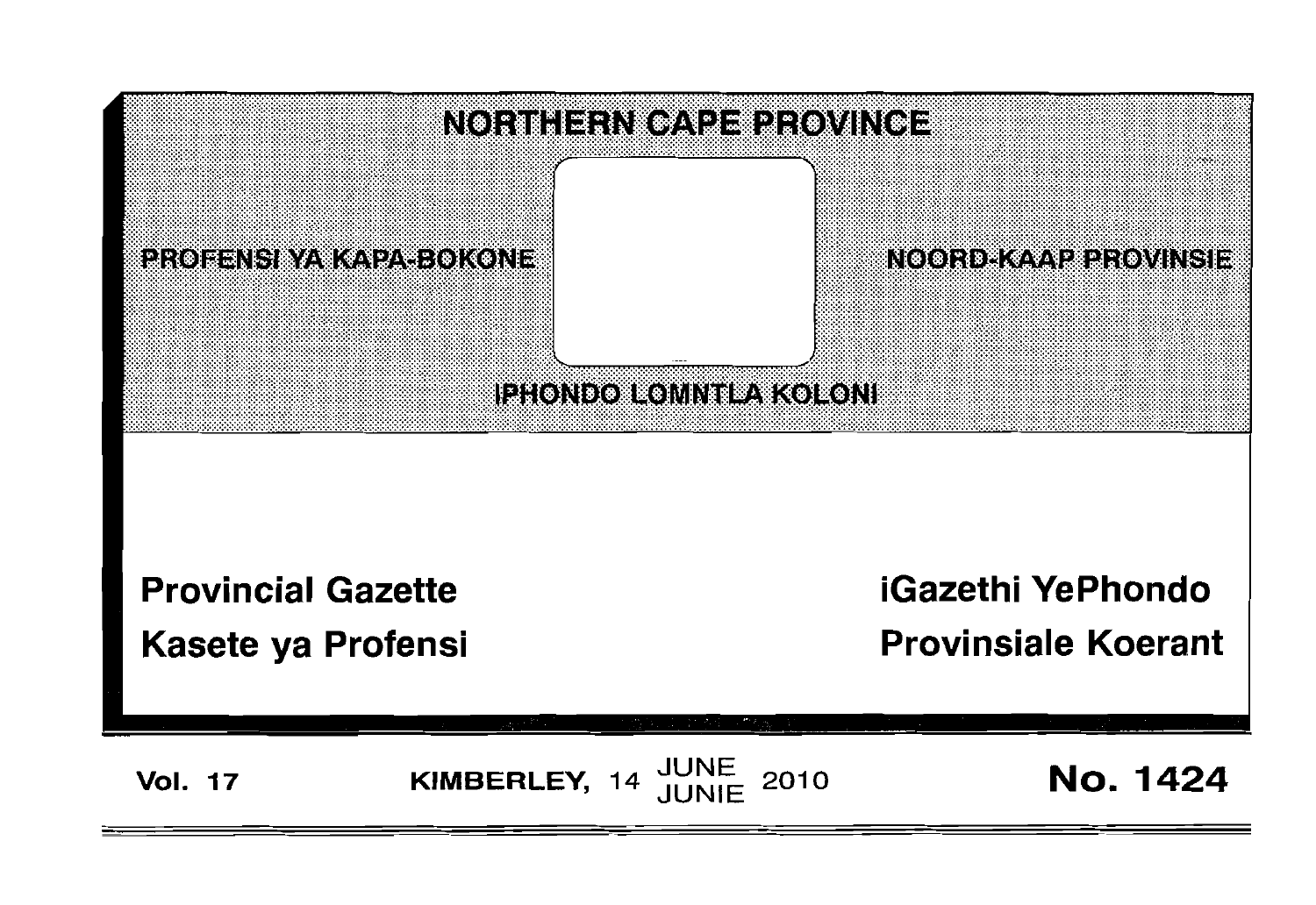#### **IMPORTANT NOTICE**

**The Government Printing Works will not be held responsible for faxed documents not received due to errors on the fax machine or faxes received which are unclear or incomplete. Please be advised that an** "OK" **slip, received from a fax machine, will not be accepted as proof that documents were received by the GPW for printing. If documents are faxed to the GPW it will be the sender's responsibility to phone and confirm that the documents were received in good order.** 

**Furthermore the Government Printing Works will also not be held responsible for cancellations and amendments which have not been done on original documents received from clients.** 

# **CONTENTS • INHOUD**

| No.      |                                                                                                                                                                                                                                        | Page<br>No. | Gazette<br>No. |
|----------|----------------------------------------------------------------------------------------------------------------------------------------------------------------------------------------------------------------------------------------|-------------|----------------|
|          | <b>GENERAL NOTICES • ALGEMENE KENNISGEWINGS</b>                                                                                                                                                                                        |             |                |
| 54<br>54 | Local Government: Municipal Property Rates Act (6/2004): Umsobomvu Municipality: Fixing of a rate on properties<br>Plaaslike Regering: Wet op Munisipale Belasting (6/2004): Umsobomvu Munisipaliteit: Vasstelling van belastingtarief | з           | 1424           |
|          |                                                                                                                                                                                                                                        | 4           | 1424           |
| 55<br>55 | Local Government: John Taolo Gaetsewe District Municipality: Property rates for the 2010/2011 financial year<br>Plaaslike Regering: John Taolo Gaetsewe Distriksmunisipaliteit: Eiendomsbelasting vir die 2010/2011 finansiële         | 5           | 1424           |
|          |                                                                                                                                                                                                                                        | 5           | 1424           |
| 56<br>55 | Removal of Restrictions Act (84/1967): Municipality Ga-Segonyana: Removal of title conditions: Erf 815, Kuruman.<br>Wet op Opheffing van Beperkings (84/1967): Munisipaliteit Ga-Segonyana: Opheffing van titelvoorwaardes: Erf 815,   | 6           | 1424           |
|          | Kuruman                                                                                                                                                                                                                                | 6           | 1424           |

 $\mathbf{r}^{\prime} \rightarrow \mathbf{r}$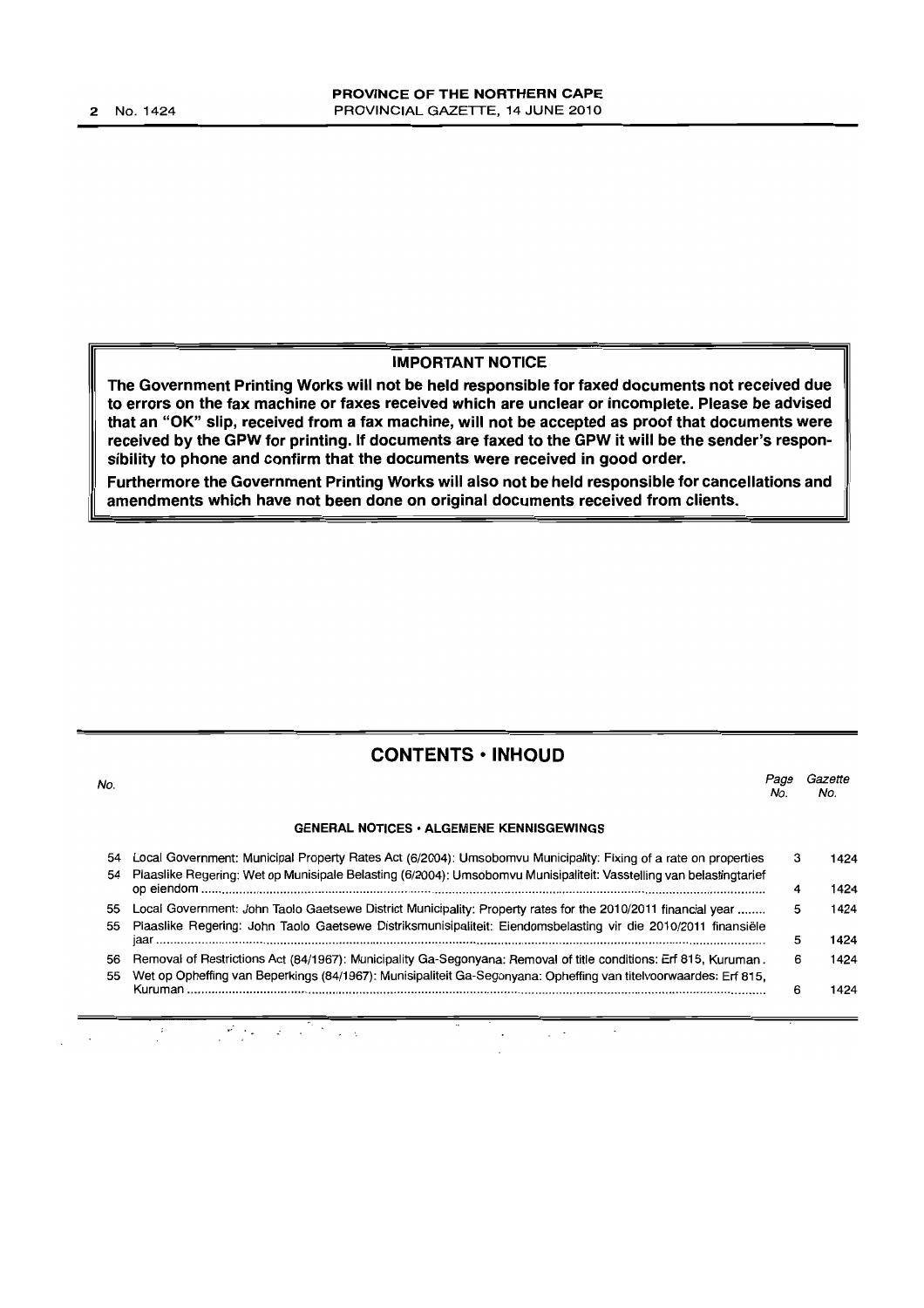# GENERAL NOTICES ALGEMENE KENNISGEWINGS

# NOTICE 54 OF 2010

Gen 5412010

## UMSOBOMVU MUNICIPALITY

## PUBLIC NOTICE: FIXING OF A RATE ON PROPERTIES

Members of the public are herewith notified in terms of Section 14(2) of the Local Government: Municipal Property Rates Act, 2004 (Act 6 of 2004) that the municipal Council has passed the following resolution on the levying of rates tariffs on property in the jurisdiction of Umsobomvu municipality.

## "28/05/2010 Approval of the 2010/11 Budget

## The Council Resolves

That the tariffs for water, electricity, sanitation, refuse removal, property tax and other municipal services are approved.

## Rates

 $\sim$   $\sim$ 

| State owned properties:        | 0,0151c per Rand on the value of all immovable                |
|--------------------------------|---------------------------------------------------------------|
|                                | properties.                                                   |
| <b>Residential properties:</b> | 0,0103c per Rand on the value of all immovable<br>properties. |
| <b>Business properties:</b>    | 0,0116c per Rand on the value of all immovable<br>properties. |
| Agricultural properties"       | 0,00258c per Rand on the value of all immovable<br>properties |

Members of the public are also herewith notified in terms of Chapter 4 of the Local Government: Municipal Systems Act, 2000 (Act 32 of 2000) that the resolution of Council is available for public inspection at the head office, all satellite offices as well as at the municipal libraries.

A.C. MPELA Notice No. 19/2010. Date: 2 June 2010 MUNICIPAL MANAGER . Municipal Offices  $\mathcal{L}(\mathcal{L})$  and  $\mathcal{L}(\mathcal{L})$  . ..... ,. -:'  $\label{eq:2} \frac{1}{2} \sum_{i=1}^n \frac{1}{2} \sum_{i=1}^n \frac{1}{2} \sum_{i=1}^n \frac{1}{2} \sum_{i=1}^n \frac{1}{2} \sum_{i=1}^n \frac{1}{2} \sum_{i=1}^n \frac{1}{2} \sum_{i=1}^n \frac{1}{2} \sum_{i=1}^n \frac{1}{2} \sum_{i=1}^n \frac{1}{2} \sum_{i=1}^n \frac{1}{2} \sum_{i=1}^n \frac{1}{2} \sum_{i=1}^n \frac{1}{2} \sum_{i=1}^n \frac{1}{$ 21 A Church Street Colesberg 9795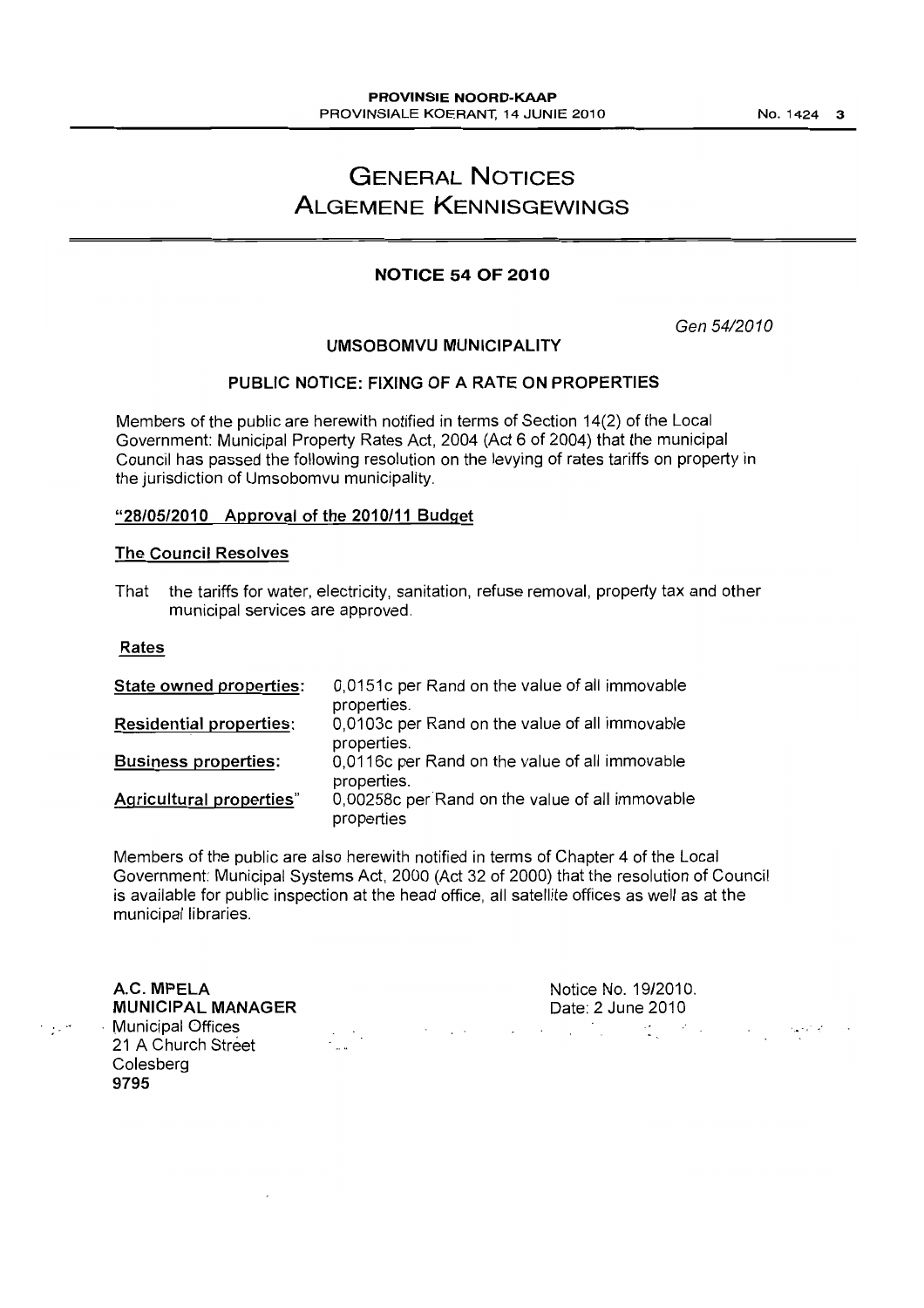## KENNISGEWING 54 VAN 2010

## UMSOBOMVU MUNISIPALITEIT

## KENNISGEWING: VASSTELLING VAN BELASTINGTARIEF OP EIENDOM

Lede van die publiek word hiermee in terme van terme van Artikel 14(2) van die Plaaslike Regering: Wet op Munisipale Belasting, 2004 (Wet 6 van 2004) in kennis gestel dat die Raad die volgende besluit geneem het ten opsigte van die hef van belastingstariewe in die munisipale regsbebied.

## "28/05/2010 Goedkeuring van die 2010/11 Begroting

#### Die Raad Besluit

Dat die tariewe vir water, elektrisiteit, sanitasie vullisverwyderring en eiendomsbelasting en ander munisipale diensteis goedgekeur.

## Belasting

| Staatspersele:       | 0,0151c per Rand op die waarde van alle onroerende<br>eiendom.  |
|----------------------|-----------------------------------------------------------------|
| Residensiëlepersele: | 0,0103c per Rand op die waarde van alle onroerende<br>eiendom.  |
| Besigheidspersele:   | 0,0116c per Rand op die waarde van alle onroerende<br>eiendom.  |
| Landboupersele:      | 0.00258c per Rand op die waarde van alle onroerende<br>eiendom" |

Lede van die publiek word hiermee in terme van Hoofstuk 4 van die Plaaslike Regering: Munisipale Sisteme Wet, 2000 (Wet 32 van 2000) in kennis gestel dat die Raadsbesluit vir die hef van belasting ter insae Ie by die munisipale hoofkantoor, aile satelietkantore en die munisipale biblioteke.

A.C. MPELA MUNISIPAL BESTUURDER Munisipale Kantore Kerkstraat 21 A Colesberg 9795

Kennisgewing Nr. 19/2010. Datum: 2 Junie 2010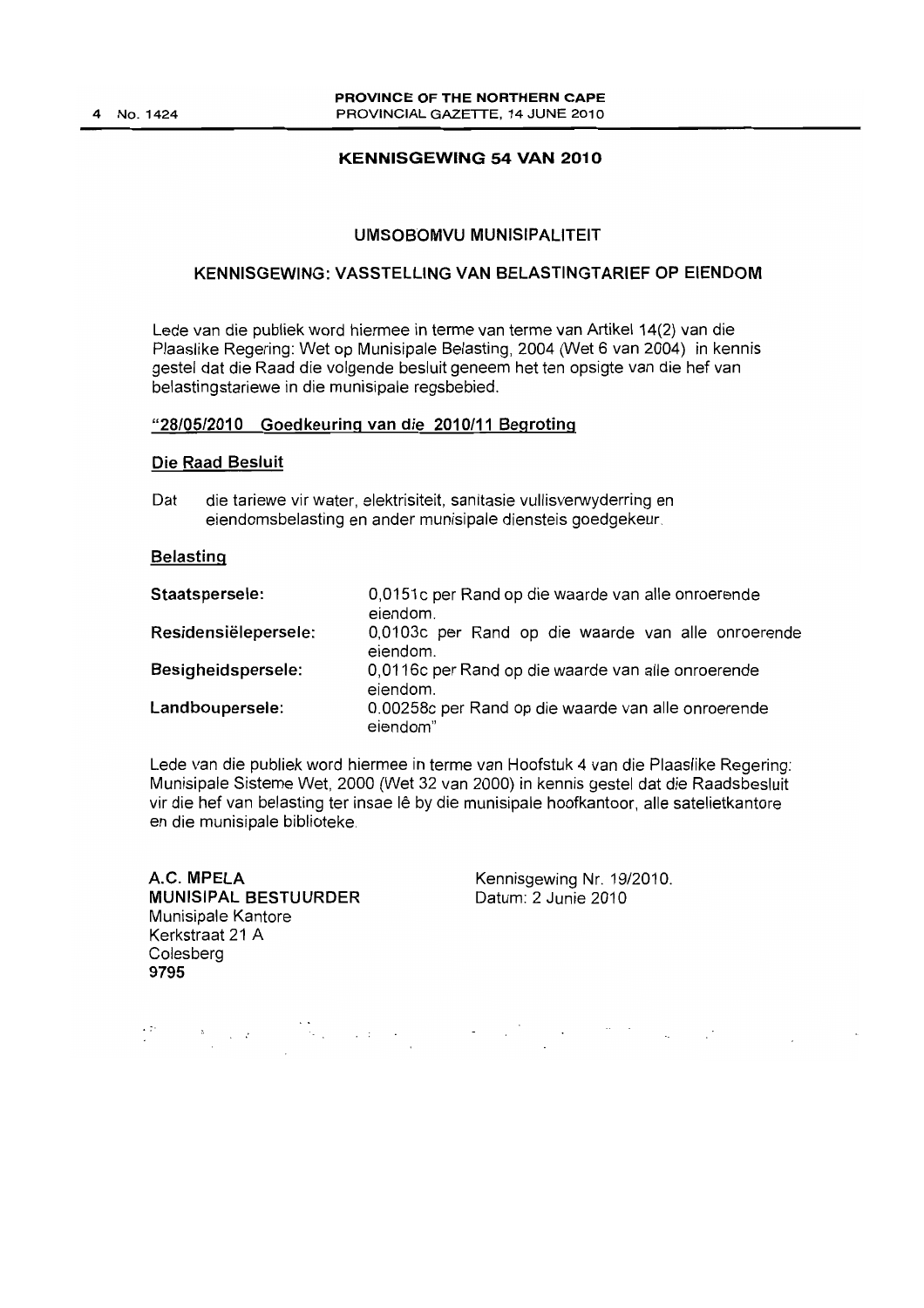## **NOTICE 55 OF 2010**

Gen 55/2010

## **JOHN TAOLO GAETSEWE DISTRICT MUNICIPALITY/DISTRIKSMUNISIPALITEIT**

## **PROPERTY RATES FOR THE 2010/2011 FINANCIAL YEAR**

Notice is hereby given, in terms of Section 14(2) of the Local Government: Municipal Property Rates Act, 2004 (Act 6 of 2004). that Council at its meeting of 31 May 2010. approved the following property rates applicable to properties in the District Management Area for the 2010/2011 Financial Year.

| <b>PROPERTY RATES</b>  | RATE PER R1 OF VALUATION                  |
|------------------------|-------------------------------------------|
| Vanzylsrus             | R0.00588                                  |
| Black Rock and Hotazel | R0.0118                                   |
| Agricultural Area's    | R0.00588 less 83% infrastructure discount |
| <b>Building Clause</b> | R.00588                                   |

Enquiries may be directed to Mrs. S.S. French-Sulliman at telephone number (053) 7121001, during normal office hours.

. **\_.** 

**KENNISGEWING 55 VAN 2010** 

## **EIENDOMSBELASTING VIR DIE 2010/2011 FINANSleLE JAAR**

Kennis geskied hiermee, in terme of Artikel 14(2) van die "Local Government: Municipal Property Rates Act", 2004 (Wet 6 of 2004), dat die Raad tydens 'n vergadering gehou op 31 Mei 2010, die onderstaande tariewe vir die 2010/2011 Finansiele Jaar goedgekeur het ten opsigte van eiendomme in die Distrikbestuursgebied.

| <b>EIENDOMSBELASTING</b>      | TARIEF PER R1 VAN WAARDASIE             |
|-------------------------------|-----------------------------------------|
| Vanzylsrus                    | R0.00588                                |
| <b>Black Rock and Hotazel</b> | R <sub>0.0118</sub>                     |
| Landbou Area's                | R0.00588 minus 83% infrastruktuurafslag |
| Bouklousule                   | R0.00588                                |

Navrae kan tydens normale kantoorure gerig word aan Mev. S.S. French-Sulliman by telefoonnommer (053) 7121001.

S.A. SEBUSHO (DR) ACTING MUNICIPAL MANAGER/WAARNEMENDE MUNISIPALE BESTUURDER JOHN TAOLO GAETSEWE DISTRICT MUNICIPALITY/DISTRIKSMUNISIPALITEIT<br>P.O. BOX/POSBUS 1480 KURUMAN 8460

...